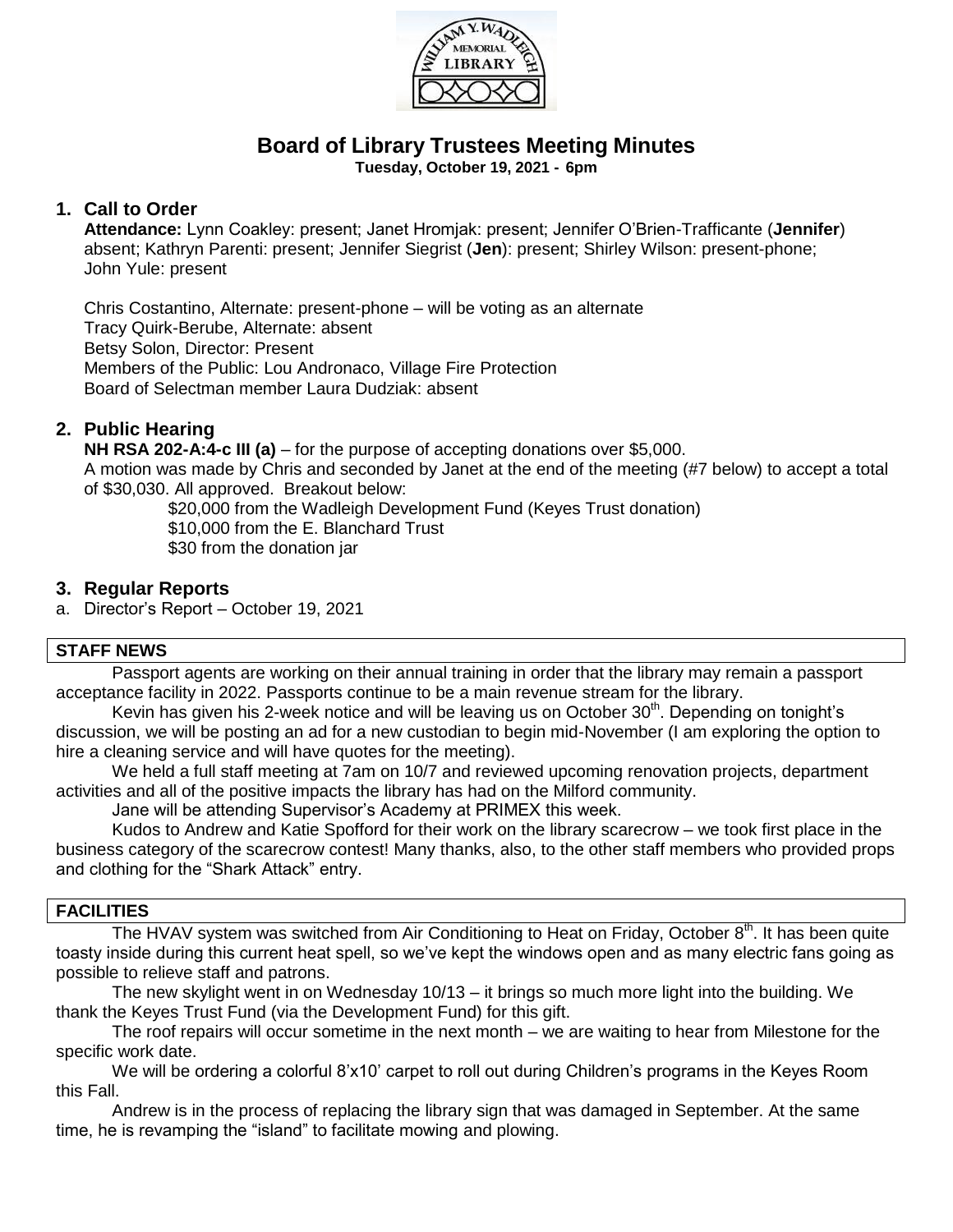

#### **OTHER NEWS**

I assisted Kathy with two RTK requests from a Merrimack resident and would like to recommend adding \$1000 to the 2022 budget for legal fees. It is an unfortunate sign of our times that we and other Town departments are having to increase this line item on our budgets.

We added 124 new patrons in September – most are new residents to Milford, but many of the new cards were assigned at the elementary school parent information nights – nicely done Children's staff!

Trina and I met with a local resident who would like to donate \$30,000 towards the construction of a deck/pavilion on the lower level of the outdoor program area. We are in the process of collecting design/construction specs for that project. Trina has been instrumental in building relationships with potential donors in the community and has been a wonderful library ambassador to other organizations in town. Please be sure to thank her for her hard work on the library's behalf.

The ARPA grant request of \$11,000 towards a new teen area was submitted to the State Library on September 28<sup>th</sup>. We will be notified on December 1<sup>st</sup> about the status of the grant.

#### Respectfully Submitted, Betsy Solon

Betsy also reported:

- Receipt of  $6,000$  plain face masks free
- She is getting quotes for a cleaning company to come in twice weekly & will post an ad for a custodian
- Review and approve minutes from 9/21/21 meeting. One minor correction will resubmit. Motion made by Chris and seconded by Lynn to approve minutes as amended. All approved.
- Treasurer's report for  $9/21/21$  motion to accept donations moved to end of meeting (see #2 above).
	- $\circ$  The budget process has begun and Betsy, Lynn & Kathy will be attending the BOS meeting to update them on Library financial issues.

#### **4. New Business**

- **a)** Fines and Fees schedule update Betsy will add the size of the flash drive the Library has on hand to the Policy. Jen made a motion, seconded by Lynn to approve the Policy as amended. All approved.
- **b)** Budget update a motion was made by Shirley and seconded by Lynn to add a line item to the budget for legal fees in the amount of \$1,000. All approved.
- **c)** Fire suppression discussion a lengthy discussion was had with Lou Andronaco from Village Fire Suppression providing the Board some education on the various types of systems there are (dry vs wet) and what something like this entails. The expansion could be taken into account for this project. He requested a file showing the layout of the building so he can do some measuring, and the work could be done in phases over several years. He also mentioned pre-buying steel and storing it to save thousands of dollars of cost. This was a knowledge-gathering discussion, as any work would have to be sent out for bids.
- **d)** Any other new business:

Kathy asked the Board to start thinking about Christmas gifts for the staff.

The Library will be closed Friday, 12/31/21 and Saturday 1/1/22 as the Town celebrates New Year's Day on New Year's Eve this year.

#### **5. Public Questions and Comments – none.**

#### **6. Old Business:**

- **a.** New Hampshire Room Collection Development Policy A form has been designed to assist with the Policy. A motion was made by Lynn and seconded by John to approve the Policy. All approved.
- **b.** Mask policy update Policy will be maintained for now.
- **c.** Strategic Plan update this was tabled until the November meeting.
- **d.** Any other old business: A letter was received from the Attorney General to confirm that we do not have any Library Trust funds – which we do not. Lynn will respond to the letter.